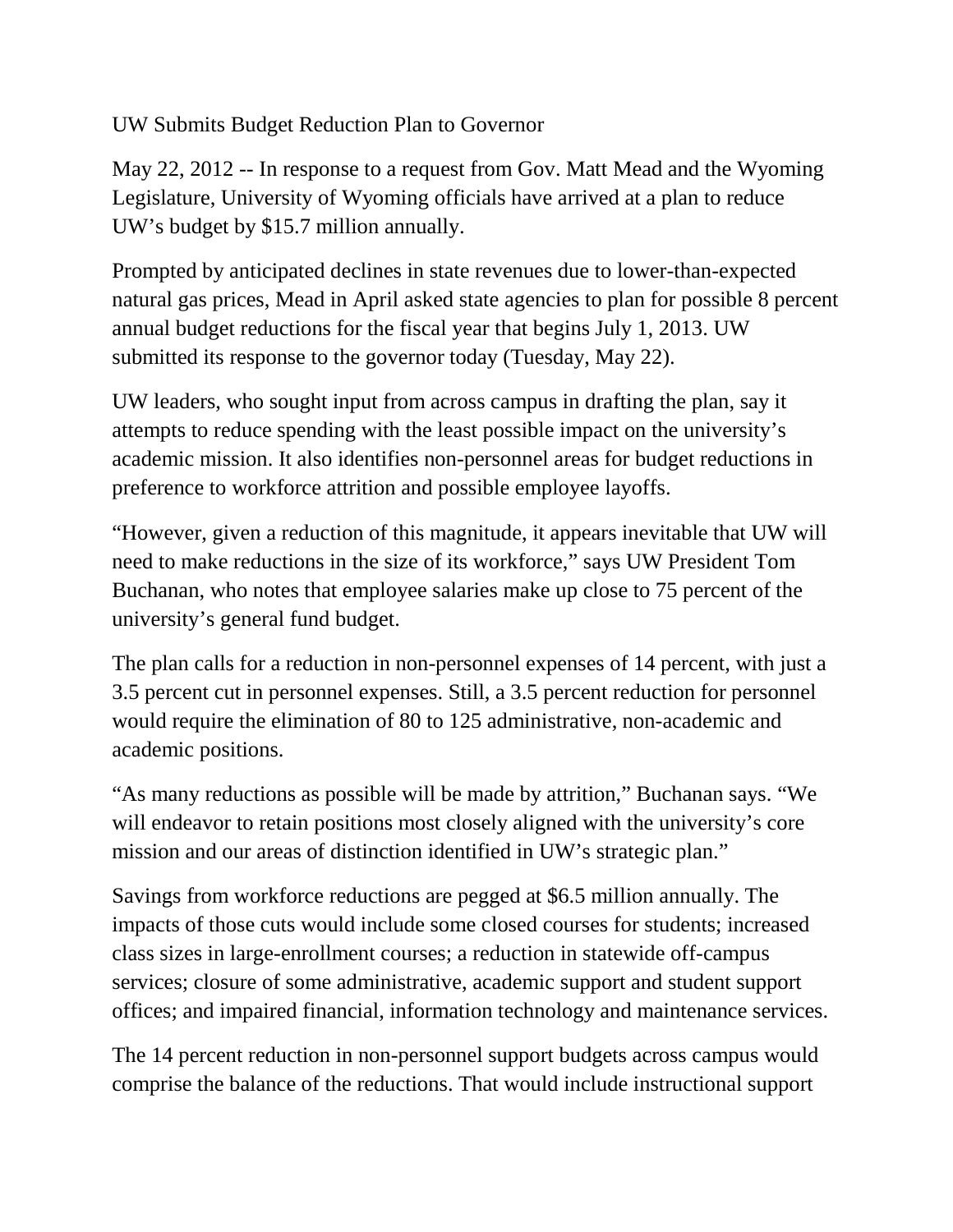budgets, meaning deterioration in equipment and supplies for teaching labs; fewer opportunities for student research, field and studio experiences; and less faculty professional development.

In addition, cuts in the operating budget for intercollegiate athletics would reduce outreach activities, scholarships, recruiting, equipment and team travel. Reductions in the student services support budget would affect student advising, transition and mentorship programs. And cuts in UW's physical plant services would mean reduced rates of repair and upkeep to university facilities, among other impacts.

The budget reduction plan also includes a \$2.3 million drop in UW-funded, non-Hathaway student scholarships. That could result in fewer nonresident students coming to UW, and more loan debt for some students.

Finally, UW's School of Energy Resources would see an \$816,000 cut, potentially reducing the number of external research awards secured by UW faculty, and meaning fewer advanced energy-related training opportunities for students.

While the governor has not indicated whether an 8 percent cut actually will be imposed, UW officials say they plan to begin eliminating some positions through attrition in the 2012-13 fiscal year -- so as to minimize the need for layoffs in the 2013-14 fiscal year. That will be done through the creation of a central position management process by which only some vacated staff positions will be refilled, based upon priority rankings developed through periodic consultation among vice presidents and the administrators who report to them. Such a system already is in place for academic positions.

"Making the decision not to refill or reallocate a position is difficult, but the alternative -- layoffs -- is far worse, in my judgment," Buchanan says. "By starting this new staff position management process immediately, we hope to reduce the probability that reductions in force will be needed to accommodate whatever budget reductions UW must manage."

Meanwhile, UW is not identifying specific programs that will see reductions in the event the governor carries through with the 8 percent cut. That's largely because more detailed discussions, and recognition of areas with vacancies, are needed to arrive at such specifics.